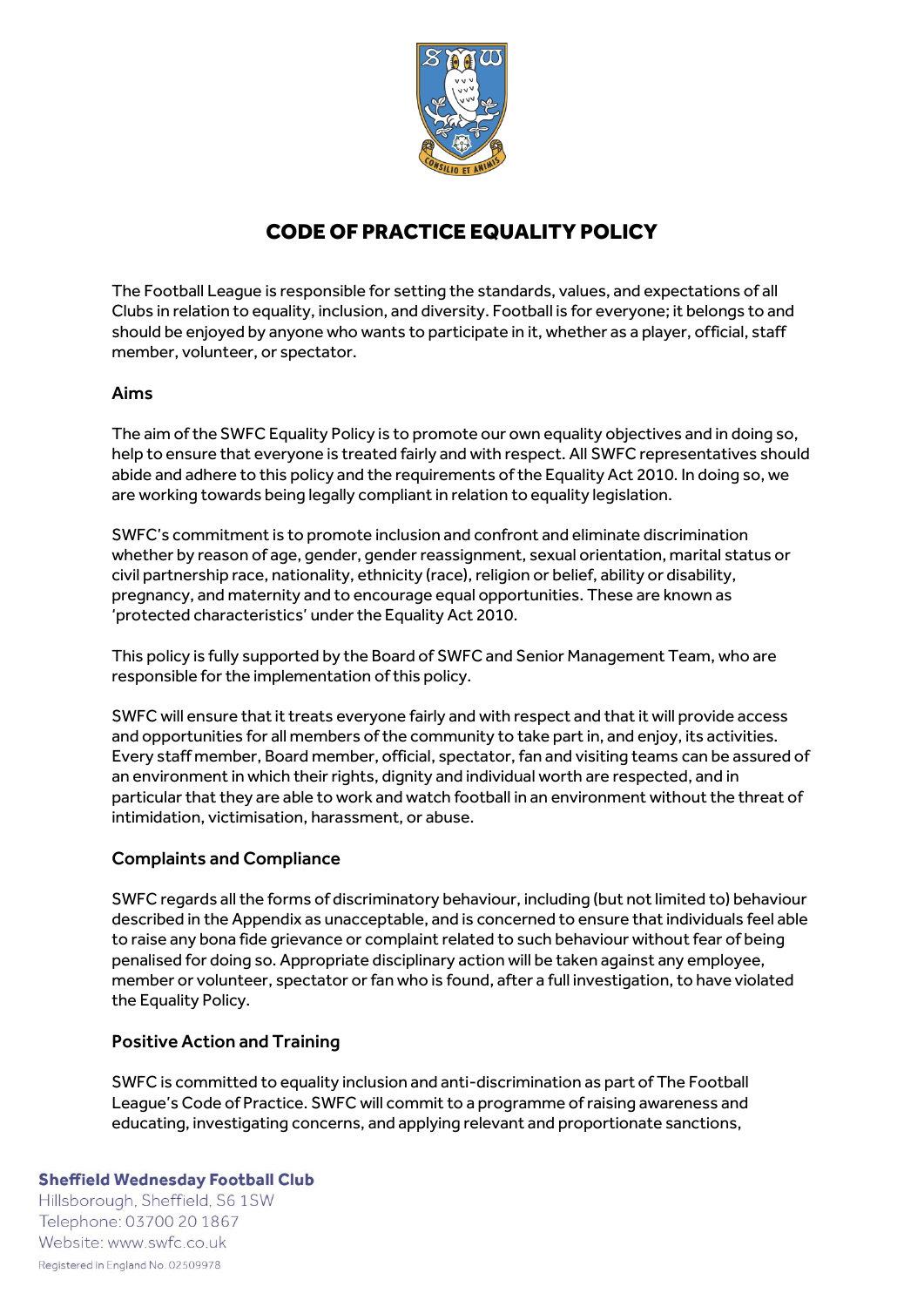

campaigning, widening diversity and representation and promoting diverse role models, which we believe are all key actions to promote inclusion and eradicate discrimination within football. This Equality Policy will be reviewed and updated, if required, on an annual basis.

APPENDIX - Relevant legislation and forms of unacceptable discrimination

# Legal rights

Discrimination has been legally defined through a series of legislative acts, including the Race Relations Act, the Sex Discrimination Act, the Disability Discrimination Act, and the Equality Act 2006.

In April 2010, the Equality Act 2010 received Royal Assent. The Equality Act 2010 is a new law which harmonises where possible, and in some cases extends, protection from discrimination. It applies throughout the UK and came into force in October 2010.

Discrimination refers to unfavourable treatment on the basis of particular characteristics, which are known as the 'protected characteristics. Under the Equality Act 2010, the protected characteristics are defined as age (employment only until 2012), disability, gender reassignment, marital or civil partnership status (employment only), pregnancy and maternity, race (which includes ethnic or national origin, colour, or nationality), religion or belief, sex (gender) and sexual orientation.

Under the Equality Act 2010, individuals are protected from discrimination 'on grounds of' a protected characteristic. This means that individuals will be protected if they have a characteristic, are assumed to have it, associate with someone who has it or with someone who is assumed to have it.

### Forms of discrimination and discriminatory behaviour include the following:

### Direct discrimination

Direct discrimination can be described as less favourable treatment on the grounds of one of the protected characteristics.

### Indirect discrimination

Indirect discrimination occurs when a provision, criterion or practice is applied to an individual or group that would put persons of a particular characteristic at a particular disadvantage compared with other persons.

### Discrimination arising from disability

When a disabled person is treated unfavourably because of something connected with their disability and this unfavourable treatment cannot be justified, this is unlawful. This type of

#### **Sheffield Wednesday Football Club**

Hillsborough, Sheffield, S6 1SW Telephone: 03700 20 1867 Website: www.swfc.co.uk Registered in England No. 02509978